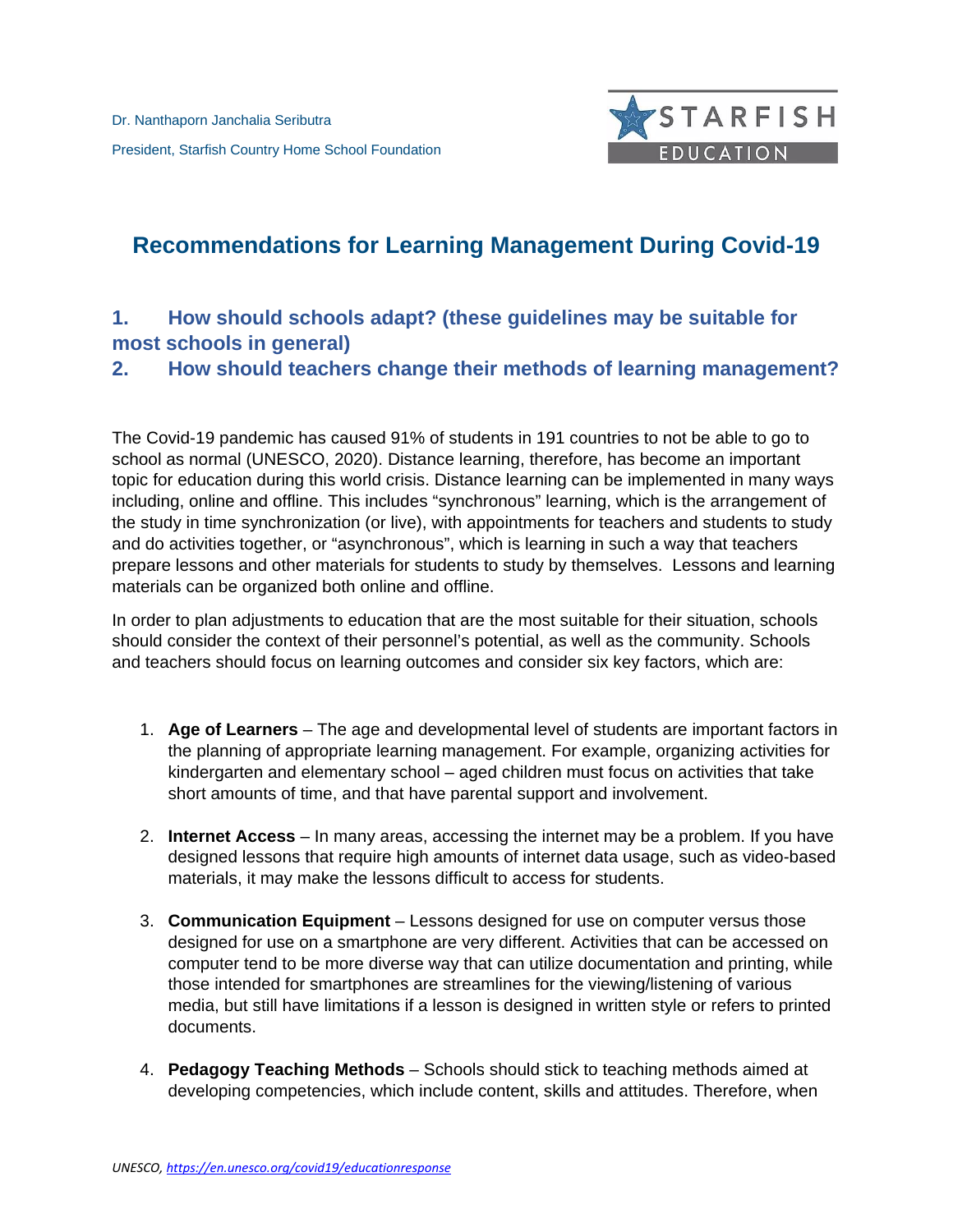designing learning activities they must ensure that learners have the opportunity to develop skills and attitudes via active learning, which are most consistent with the real world (also known as real world learning). They must be careful to not design activities that focus on students simply memorizing and remembering content.

- 5. **Learning Styles of Students**  Each learner has a different learning style. Design activities that are flexible, and a variety of activities should be considered. For example, avoid designing activities that are "read and answer-only" because it leads to learners who only can understand through listening not being able to complete the lesson.
- 6. **Parental Support**  Distance learning requires cooperation from parents / guardians. The context of each family or community is different. In some communities, parents can help provide education for children at home with ample resources and potential. However, in some cases, communities in remote areas or families who do not use Thai as their first language have parents who may experience restrictions on arranging homeschooling for their children.

When a school has studied and considered all six of the above factors, they can then plan and choose appropriate tools for learning management for students.

Guidelines for learning management during the Covid-19 pandemic that Baan Pladao School has created and can serve as leading examples are:

#### **Learning Box**

A Learning Box is a package that is sent to each student's family in order to help parents set up a learning experience for their children at home, by using the project-based learning (PBL) method, the Makerspace method, and a method called 3R Innovation for Children to Read, Write & Do Math.

The Learning Box is designed for children in different grade levels in order to gain knowledge and skills suitable for their age by focusing on integrated learning, social and emotional skills, and learning development skills.

*Learning Box KG Level* includes -

- A booklet designed and created by the homeroom teacher, and will be divided into two levels (KG 1 and KG 2/3) and includes:
	- o an Early Childhood Skills Development Toolkit so that children can help themselves, such as using the restroom on their own, eat meals using cutlery, dressing themselves, etc (specifically for KG 1).
	- o an innovative 3R Learning Toolkit for improving communication skills and analysis through active learning activities.
	- o a Project-Based Learning Toolkit using a Makerspace area to increase 21st century skills for children. Study sets will be designed by teachers on a weekly basis to give children and parents the flexibility to choose a convenient time for usage.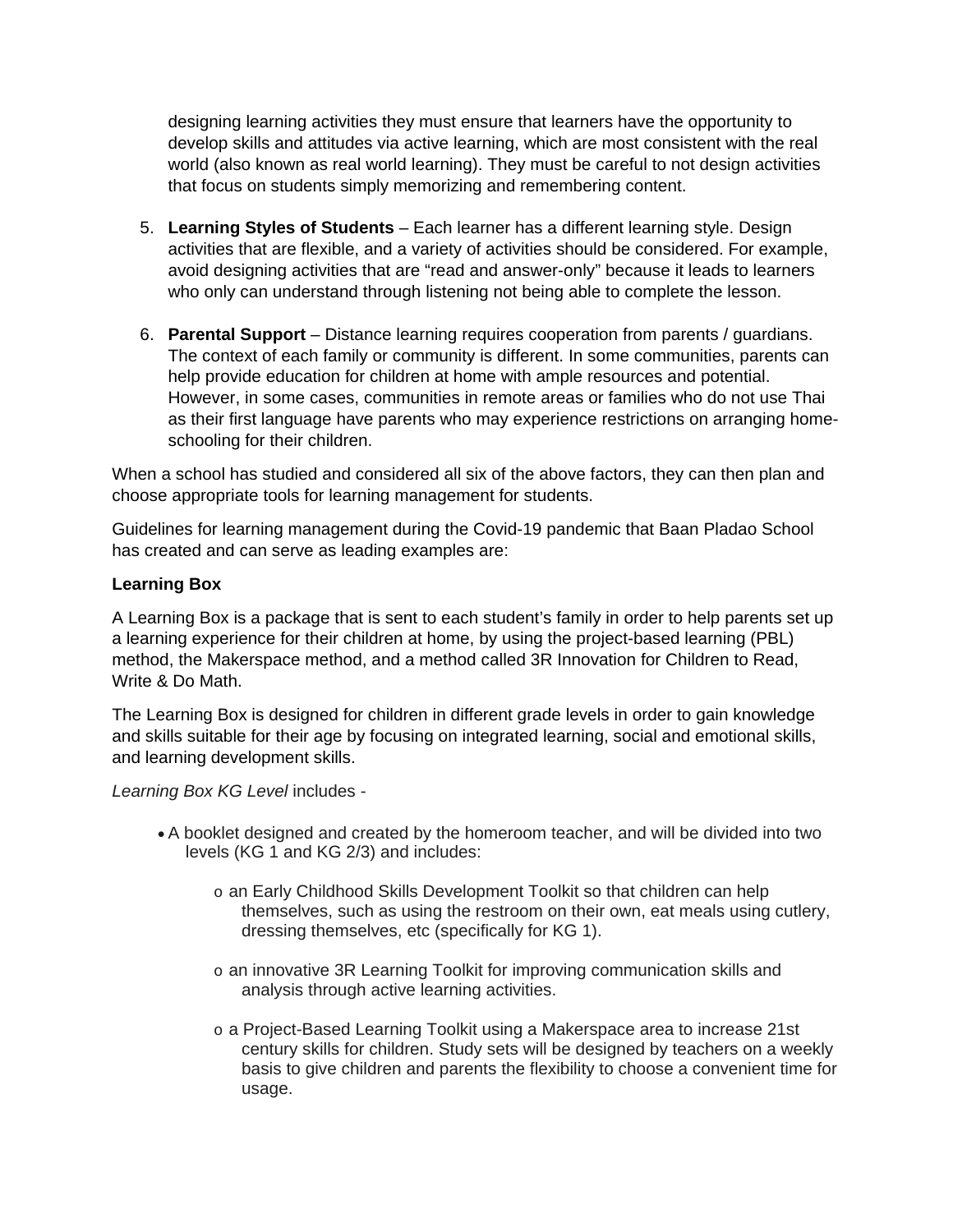- Posters and charts of the steps for creative Makerspace activities for children and families that can be set up in a corner of their homes/living space.
- Weekly record forms and assessment forms for parents and homeroom teachers.
- Learning materials and supplies such as crayons, stickers, pencils, erasers, clay, colored paper, scissors, etc.

*Learning Box Primary School Level* includes -

- A booklet designed and created by the homeroom teacher which includes:
	- o Integrated Problem-Based Learning (PBL) Toolkit with topics that students choose themselves, with the requirement of completing one story this semester break (for students in Grades 2-6).
	- o a Project Management Toolkit for Makerspace activities to increase 21st century skills for children. Study sets will be designed by teachers on a weekly basis to give children and parents the flexibility to choose a convenient time for usage.
- Posters and charts of the steps for creative Makerspace activities for children and families that can be set up in a corner of their homes/living space.
- Weekly record forms and assessment forms for parents and homeroom teachers.
- Learning materials and supplies such as crayons, stickers, pencils, erasers, clay, colored paper, glue guns, scissors, etc.
- A student notes set that students can use to record everything about their learning, such as questioning experts, researching, listening to TV news reports, drawing charts, etc.
- Assessment forms based on the real conditions, and weekly records for parents and homeroom teachers which can be created in the form of videos clips or pictures to be kept as records, or that can be created in the form of e-portfolios for those who are already skilled with computers and internet.

#### **Community Outreach**

In order to help parents and to promote relationships and well-being among students, Baan Pla Dao School visits and services the area to help children whose parents are illiterate or are unable to teach their kids. This is done in various communities; however, it first must receive approval from village/community leaders in order to provide services to children. Planning and implementation of these operations involves Baan Pla Dao School teachers, volunteer teachers in the community, and older children in the community that can assist and support the children's learning.